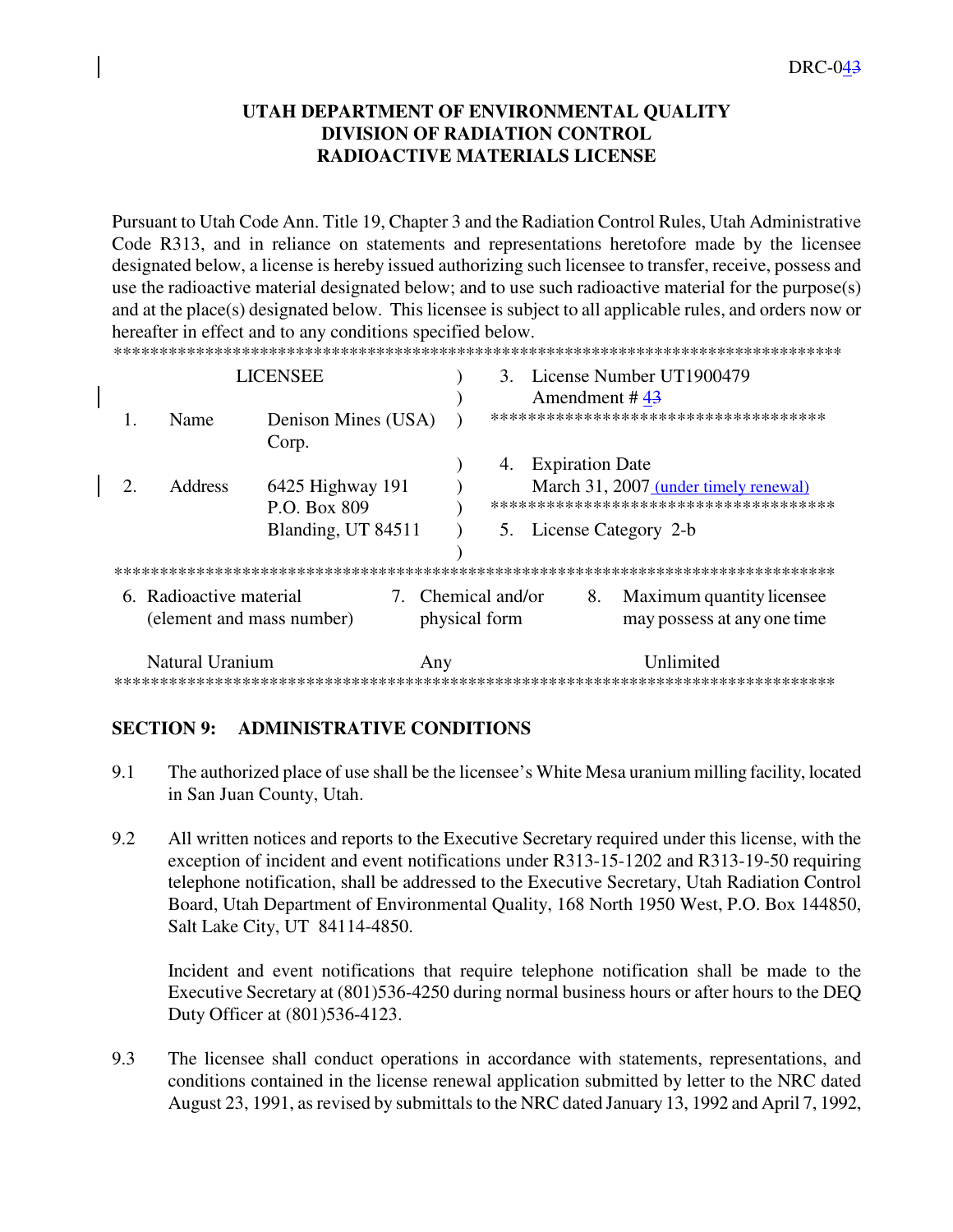November 22, 1994, July 27, 1995. December 13, 1996, and December 31, 1996, and January 30, 1997, which are hereby incorporated by reference, and for the Standby Trust Agreement, as amended, except where superseded by license conditions below.

Whenever the word "will" is used in the above referenced documents, it shall denote a requirement.

*[Applicable NRC Amendment: 2]* 

- 9.4 A. The licensee may, without prior Executive Secretary-approval, and subject to the conditions specified in Part B of this condition:
	- (1) Make changes in the facility or process, as presented in the application.
	- (2) Make changes in the procedures presented in the application.
	- (3) Conduct tests or experiments not presented in the application.
	- B. The licensee shall file an application for an amendment to the license, unless the following conditions are satisfied.
		- (1) The change, test, or experiment does not conflict with any requirement specifically stated in this license, or impair the licensee's ability to meet all applicable regulations.
		- (2) There is no degradation in the essential safety or environmental commitments in the license application or provided by the approved reclamation plan.
		- (3) The change, test, or experiment is consistent with the conclusions of actions analyzed and selected in the Environmental Assessment dated February 1997.
	- C. The licensee's determinations concerning Part B of this condition shall be made by a "Safety and Environmental Review Panel (SERP)." The SERP shall consist of a minimum of three individuals. One member of the SERP shall have expertise in management and shall be responsible for managerial and financial approval changes; one member shall have expertise in operations and/or construction and shall have responsibility for implementing any operational changes; and, one member shall be the corporate radiation safety officer (CRSO) or equivalent, with the responsibility of assuring changes conform to radiation safety and environmental requirements. Additional members may be included in the SERP as appropriate, to address technical aspects such as health physics, groundwater hydrology, surface-water hydrology, specific earth sciences, and other technical disciplines. Temporary members or permanent members, other than the three above-specified individuals, may be consultants.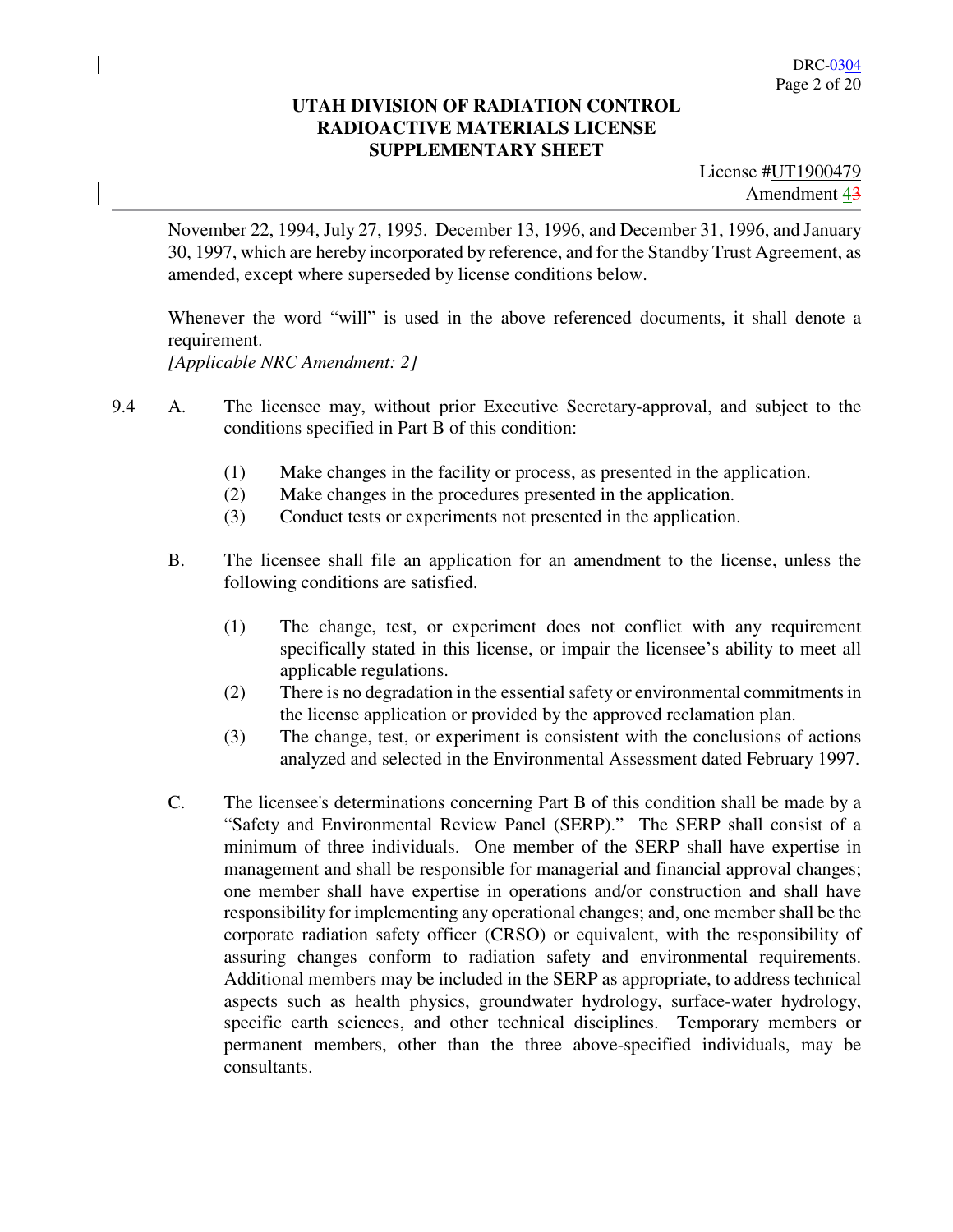License #UT1900479 Amendment 43

D. The licensee shall maintain records of any changes made pursuant to this condition until license termination. These records shall include written safety and environmental evaluations, made by the SERP, that provide the basis for determining that changes are in compliance with the requirements referred to in Part B of this condition. The licensee shall furnish, in an annual report to the Executive Secretary, a description of such changes, tests, or experiments, including a summary of the safety and environmental evaluation of each. In addition, the licensee shall annually submit to the Executive Secretary changed pages to the Operations Plan and Reclamation Plan of the approved license application to reflect changes made under this condition. Annual reports shall address the previous calendar year and be submitted no later than March 31 each year.

The licensee's SERP shall function in accordance with the standard operating procedures submitted by letter to the NRC dated June 10, 1997. *[Applicable NRC Amendments: 3] [Applicaible UDRC Amendment 3]* 

9.5 The licensee shall at all times maintain a financial surety, approved by the Executive Secretary, consistent with UAC R313-24-4 (10CFR 40, Appendix A, Criteria 9 and 10, as incorporated by reference), that is adequate to cover the estimated costs, accomplished by a third party, for decommissioning and decontamination of the mill and mill site, reclamation of any tailings or waste disposal areas, groundwater restoration as warranted, and the long-term surveillance fee. The Licensee is prohibited from use and/or operation of any tailings disposal cell, or related new permanent fixture or facility not already accounted for by the currently approved surety, without prior submittal and Executive Secretary approval of written evidence of adequate financial surety. Within 60 calendar days of Executive Secretary approval of a revised reclamation/decommissioning plan, the licensee shall submit written evidence of an adequate surety regarding the newly approved plan.

Annual updates to the surety amount, required by UAC R313-24-4 (10 CFR 40, Appendix A, Criteria 9 and 10, as incorporated by reference), shall be submitted for Executive Secretary approval by March 4 of each year. Within 30 calendar days of Executive Secretary approval of an the annual update of surety cost estimates, the licensee shall submit written evidence of an adequate surety for Executive Secretary approval.

Along with each proposed revision or annual update, the licensee shall submit supporting documentation showing a breakdown of the costs and the basis for the cost estimates with adjustments for inflation, maintenance of a minimum 15 percent contingency fee, changes in engineering plans, activities performed and any other conditions affecting estimated costs for site closure. The basis for the cost estimate is the current Executive Secretary-approved reclamation/decommissioning plan or Executive Secretary-approved revisions to the plan and guidance contained in NUREG-1620, "Standard Review Plan for the Review of a Reclamation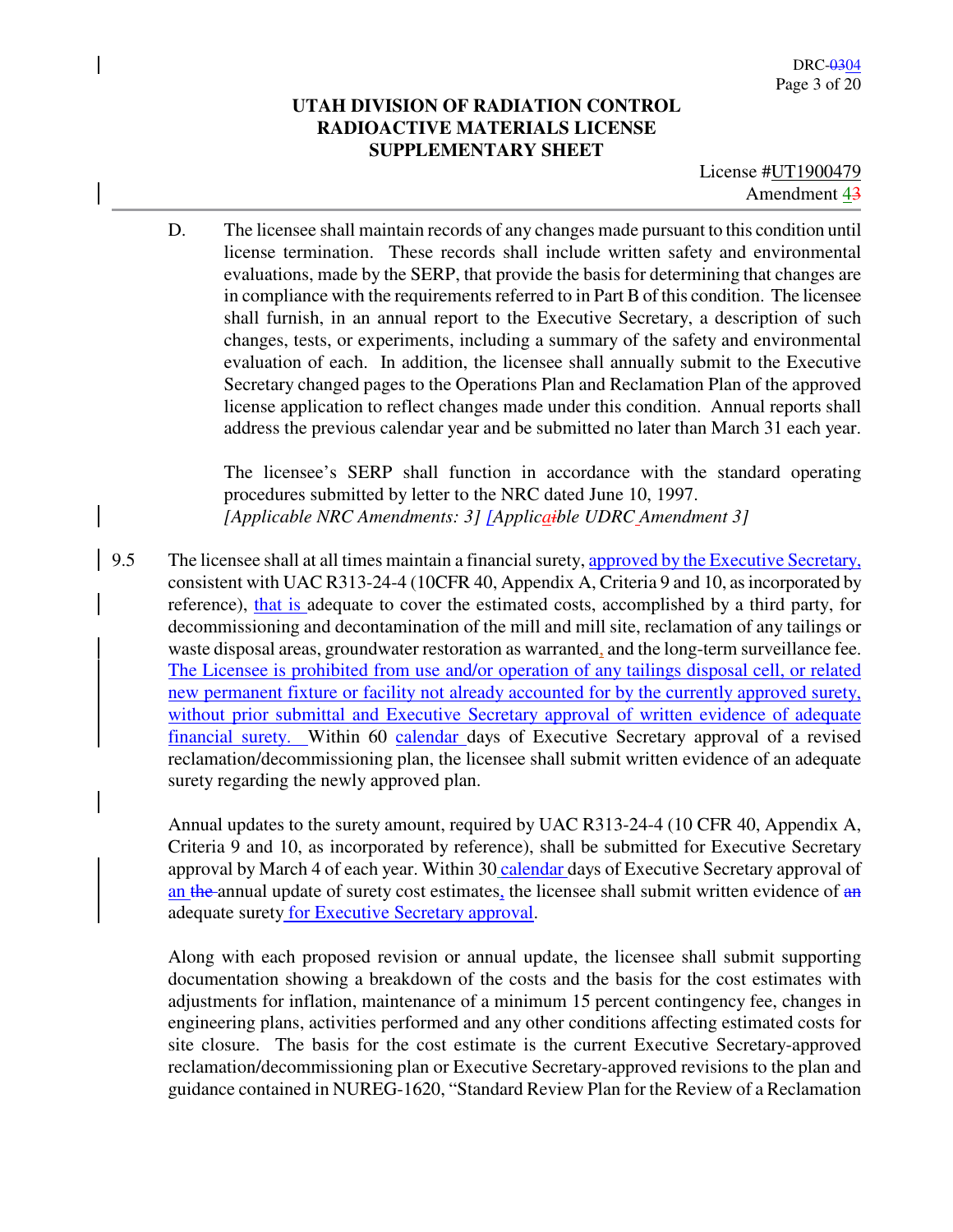License #UT1900479 Amendment 43

Plan for Mill Tailings Sites under Title II of the Uranium Mill Tailings Radiation Control Act of 1978."

The currently approved surety instrument, a Performance Bond issued by National Union Fire Insurance Company in favor of the Executive Secretary, and the associated Standby Trust Agreement, shall be continuously maintained by the Licensee in an amount not less than the amount currently approved by the Executive Secretary pursuant to the requirements of \$12,576,428 for the purpose of complying with UAC R313-24-4 (10 CFR 40, Appendix A, Criteria 9 and 10 as incorporated by reference).<del>, until a replacement is authorized by the</del> Executive Secretary.

*[Applicable NRC Amendments: 2, 3, 5, 13, 15, 19, 21, 23, 24, 25] [Applicable UDRC Amendment: 1][Applicable UDRC Amendment 3]*

9.6 Standard operating procedures shall be established and followed for all operational process activities involving radioactive materials that are handled, processed, or stored. SOPs for operational activities shall enumerate pertinent radiation safety practices to be followed. Additionally, written procedures shall be established for non-operational activities to include inplant and environmental monitoring, bioassay analyses, and instrument calibrations. An up-todate copy of each written procedure shall be kept in the mill area to which it applies.

All written procedures for both operational and non-operational activities shall be reviewed and approved in writing by the radiation safety officer (RSO) before implementation and whenever a change in procedure is proposed to ensure that proper radiation protection principles are being applied. In addition, the RSO shall perform a documented review of all existing operating procedures at least annually.

9.7 As per the Memorandum of Agreement (MOA) negotiated by the Utah State Historic Preservation Officer (SHPO), the Advisory Council on Historic Preservation (ACHP), the NRC and Energy Fuels Nuclear Inc. (EFN) and ratified on August 20, 1979 and as amended on May 3, 1983 and substantially as implemented in NRC License SUA-1358.

Before engaging in any activity not previously assessed by the Executive Secretary, the licensee shall administer a cultural resource inventory. All disturbances associated with the proposed development will be completed in compliance with the National Historic Preservation Act (as amended) and its implementing regulations, and the Archaeological Resources Protection Act (as amended) and its implementing regulations.

In order to ensure that no unapproved disturbance of cultural resources occurs, any work resulting in the discovery of previously unknown cultural artifacts shall cease. The artifacts shall be inventoried and evaluated in accordance with the National Historic Preservation Act (as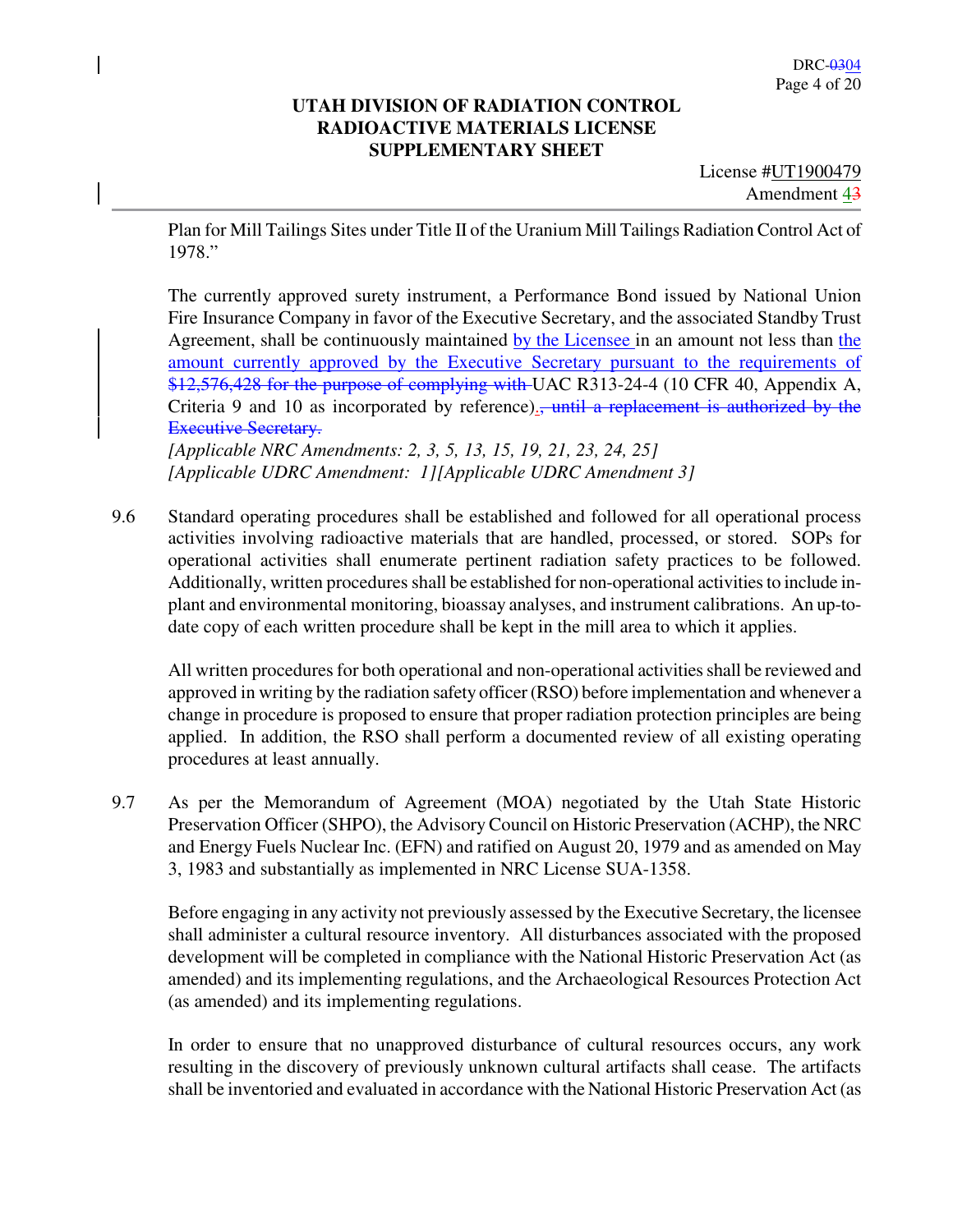License #UT1900479 Amendment 43

amended), and no disturbance shall occur until the licensee has received authorization from the Executive Secretary to proceed.

The licensee shall avoid by project design, where feasible, the archeological sites designated "contributing" in the report submitted by letter to the NRC dated July 28, 1988. When it is not feasible to avoid a site designated "contributing" in the report, the licensee shall institute a data recovery program for that site based on the research design submitted by letter from C. E. Baker of Energy Fuels Nuclear to Mr. Melvin T. Smith, Utah State Historic Preservation Officer (SHPO), dated April 13, 1981.

The licensee shall recover through archeological excavation all "contributing" sites listed in the report which are located in or within 100 feet of borrow areas, stockpile areas, construction areas, or the perimeter of the reclaimed tailings impoundment. Data recovery fieldwork at each site meeting these criteria shall be completed prior to the start of any project related disturbance within 100 feet of the site, but analysis and report preparation need not be complete.

Additionally, the licensee shall conduct such testing as is required to enable the Executive Secretary to determine if those sites designated as "Undetermined" in the report and located within 100 feet of present or known future construction areas are of such significance to warrant their redesignation as "contributing." In all cases, such testing shall be completed before any aspect of the undertaking affects a site.

Archeological contractors shall be approved in writing by the Utah SHPO. The Utah SHPO will approve an archeological contractor who meets the minimum standards of the State of Utah as the principal investigator.

- 9.8 The licensee is hereby authorized to possess byproduct material in the form of uranium waste tailings and other uranium byproduct waste generated by the licensee's milling operations authorized by this license. Mill tailings shall not be transferred from the site without specific prior approval of the Executive Secretary in the form of a license amendment. The licensee shall maintain a permanent record of all transfers made under the provisions of this condition.
- 9.9 The licensee is hereby exempted from the requirements of R313-15-902(5) for areas within the mill, provided that all entrances to the mill are conspicuously posted in accordance with R313- 15-902(5) and with the words, "Any area within this mill may contain radioactive material".
- 9.10 Release of equipment or packages from the restricted area shall be in accordance with the NRC ""Guidelines for Decontamination of Facilities and Equipment Prior to Release for Unrestricted Use or Termination of Licenses for Byproduct, Source, or Special Nuclear Material," dated May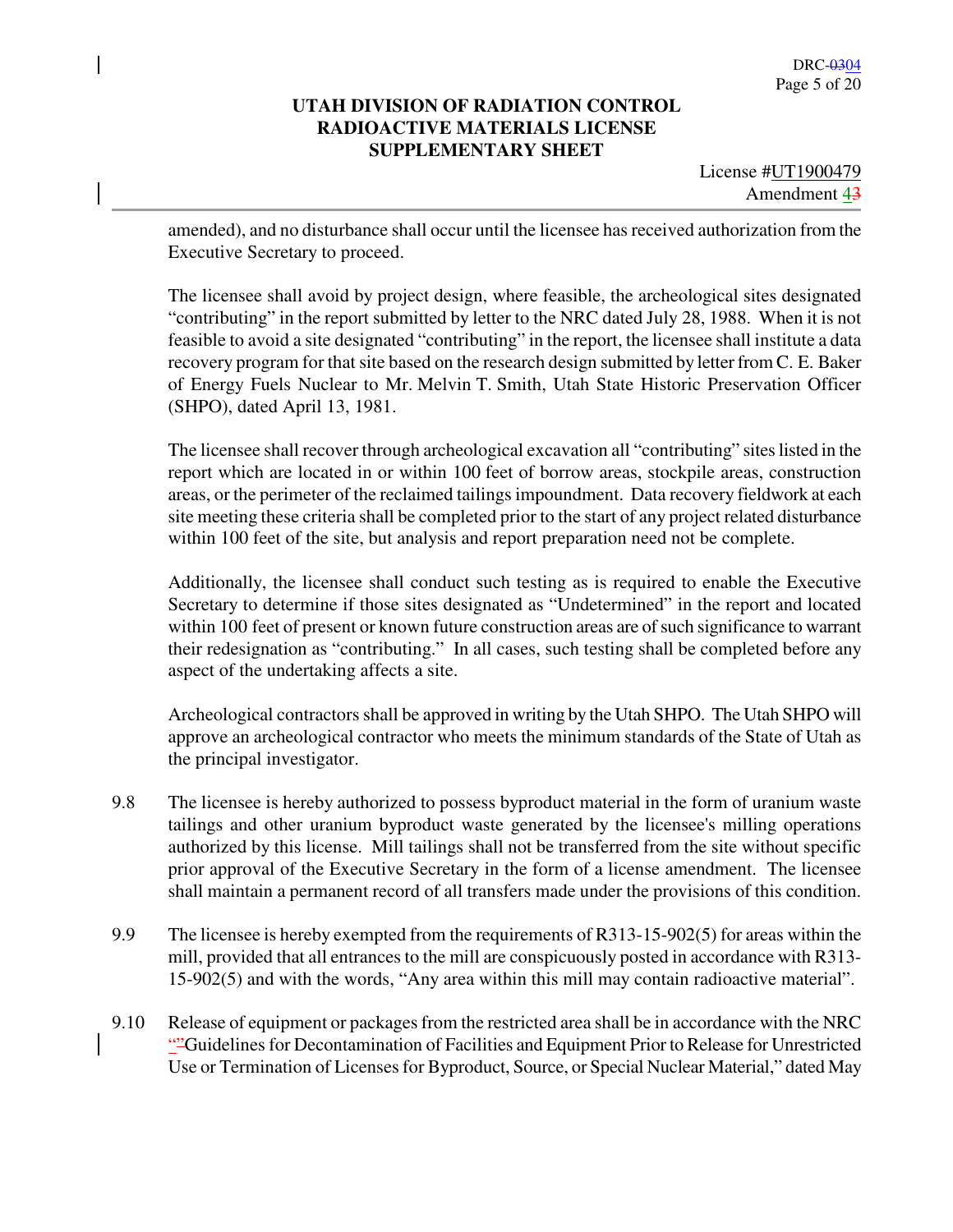License #UT1900479 Amendment 43

1987, or suitable alternative procedures approved by the Executive Secretary prior to any such release.

- 9.11 Updated Reclamation Plan and Specifications the licensee shall complete and submit an updated Reclamation Plan and Specifications for the White Mesa Mill Facility, for Executive Secretary approval on or before June 1, 2010. The plan and specifications shall include information identified in this condition and information that is adequate for determining financial surety requirements for the White Mesa Mill with all tailings management cells, including Cells 4A and 4B, and any new features or facilities that are constructed in conjunction with operation of Cells 4A and 4B. Said Reclamation Plan and specifications shall be approved by the Executive Secretary before disposal of any tailings or wastewater in Cell 4B. The final updated reclamation plan shall be in accordance with revise the information contained in the May 1999 Reclamation Plan Revision 2.0, Attachment A, submitted to the NRC on June 22, 1999, and Revision 3.0 submitted to the NRC on July 17, 2000., and an update to Rev 3.0 of the Reclamation Plan that was prepared by the Licensee July 25, 2008, and approved on August 4, 2008 (now referred to as Rev. 3.1). After revision of Rev. 3.1, the updated Reclamation Plan shall be referred to as Rev. 3.2, and shall contain the following information:
	- A. Information pertaining to the design and use of Cells 4A and 4B for tailings management/disposal, including information on the design of the final top cap(s), and design of the final cap side slopes including rock sizing and fill depth, and the estimated quantities of materials required for final cover construction and final erosion protection, adequate for assessing the needs of the associated financial surety based on the currently approved cover design extended to include Cell 4B;
	- B. Estimated costs for constructing the final cover system and for installing final stormwater control systems for the tailings management cells, including Cells 4A and 4B, following completion of tailings management operations;
	- C. Information on reclamation activities required for reclaiming any new permanent fixtures or facilities that have been installed or are contemplated to be constructed in conjunction with construction and operation of Cells 4A and 4B, and the financial surety needs associated therewith; and
	- D. Information demonstrating the adequacy of the long-term care fund with respect to the White Mesa Mill Facility that includes consideration of Cells 4A and 4B, the final cover and drainage systems associated with these cells and any other new structure or facility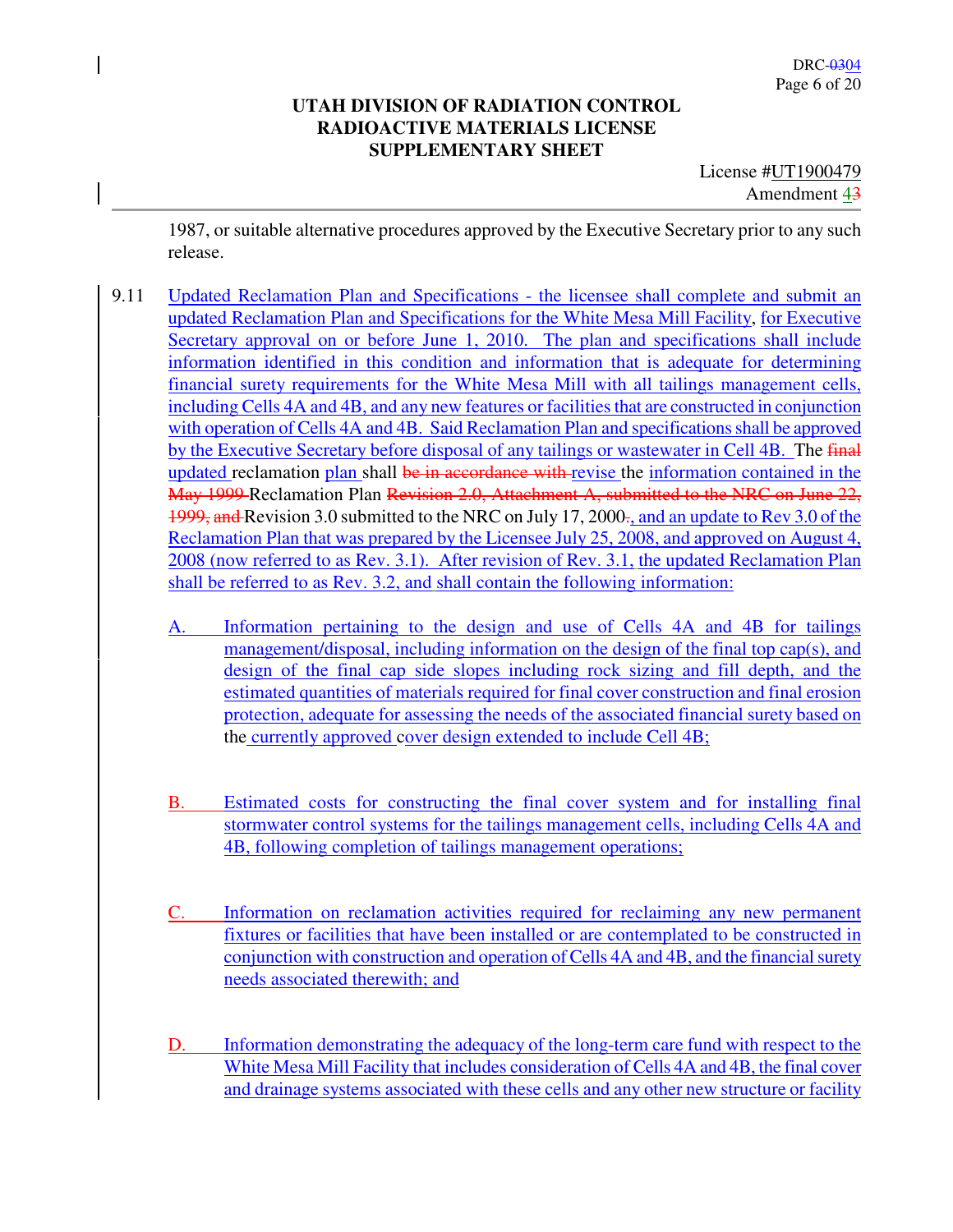License #UT1900479 Amendment 43

installed or contemplated to be constructed in conjunction with the construction and operation of these two cells.

*[Applicable UDRC Amendment: 4]*

#### **SECTION 10: OPERATIONAL CONTROLS, LIMITS, AND RESTRICTIONS**

- 10.1 A. The mill production rate shall not exceed 4380 tons of yellowcake per year.
	- B. The licensee may not dispose of any material on site that is not "byproduct material," as that term is defined in 42 U.S.C. Section 2014(e)(2) (Atomic Energy Act of 1953, Section  $11(e)(2)$ ).
	- C. The licensee may not receive or process any alternate feed material without first applying for and obtaining approval of a license amendment. For any such proposal, the licensee shall demonstrate that it will comply with Condition 10.1(B). Any such demonstration shall include:
		- (1) Demonstration of compliance with the NRC Regulatory Summary 2000-23 Recent Changes to Uranium Recovery Policy, November 30, 2000; and
		- (2) Demonstration of compliance with the November 22, 1999 Protocol for Determining Whether Alternate Feed Materials are Listed Hazardous Wastes, as approved by the Utah Division of Solid and Hazardous Waste on December 7, 1999.
	- D. Maximum quantities of feed material stored on the mill site, including alternate feed materials or other ores, shall not exceed the total material storage quantity found in the currently approved mill surety pursuant to License Condition 9.5, without prior approval of the Executive Secretary.
	- E. The licensee may not receive any alternate feed materials or other ores if those materials would cause the facility to exceed the tailings cell disposal capacity established by the currently approved reclamation plan and/or the annual surety report required by License Conditions 9.11, and 9.5, respectively, without prior approval of the Executive Secretary.

 *[Applicable UDRC Amendment: 2]*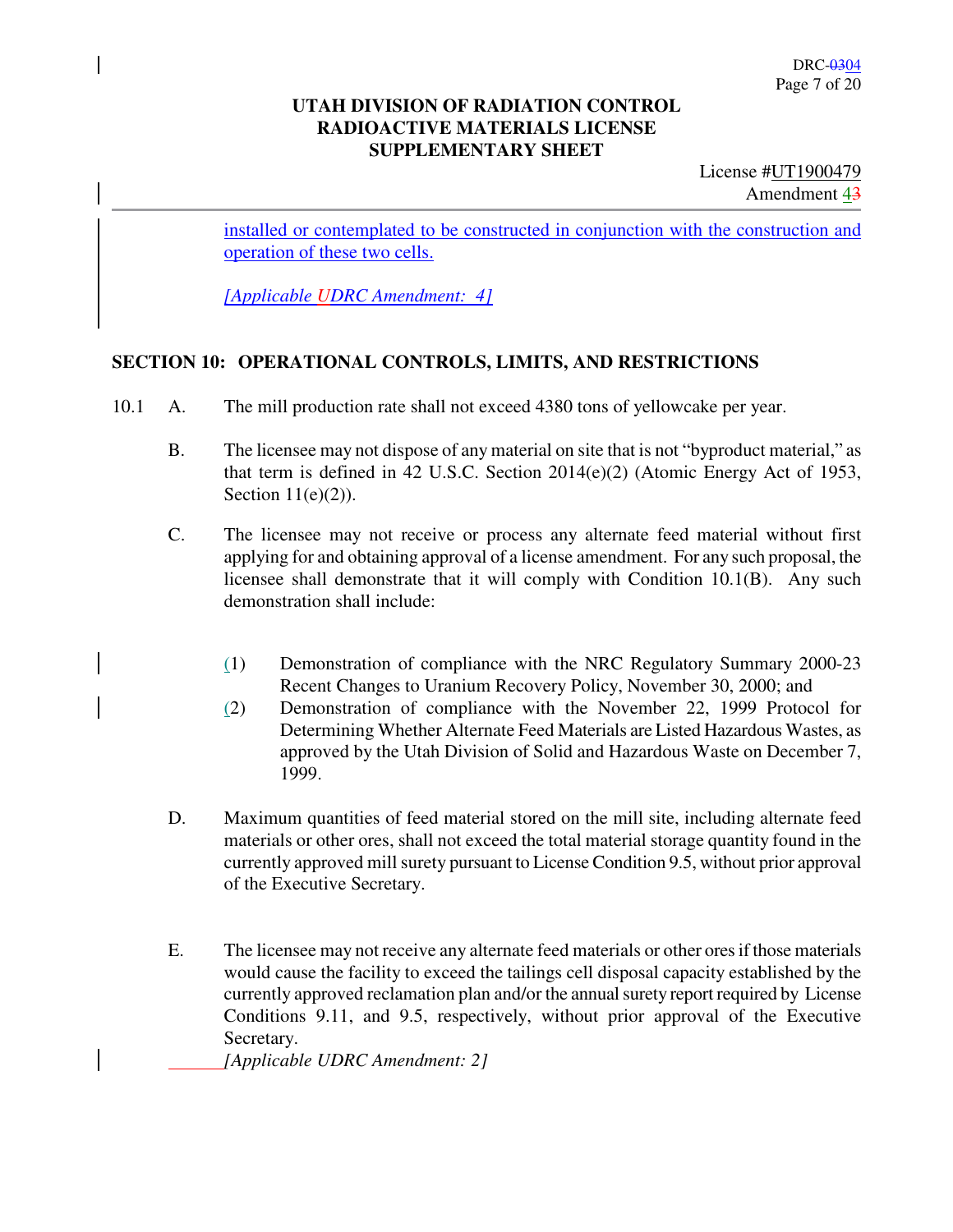License #UT1900479 Amendment 43

- 10.2 All liquid effluents from mill process buildings, with the exception of sanitary wastes, shall be returned to the mill circuit or discharged to the tailings impoundment.
- 10.3 Freeboard limits, stormwater and wastewater management for the tailings cells shall be determined as follows:
	- A. The Freeboard limit for Cell 1 shall be set annually in accordance with the procedures set out in Section 3.0 to Appendix E of the previously approved NRC license application, including the January 10, 1990 Drainage Report. Discharge of any surface water or wastewater from Cell 1 is expressly prohibited.
	- B. The freeboard limit for Cells 3, 4A, and 4B shall be recalculated annually in accordance with the procedures approved by the Executive Secretary set in the October 13, 1999 revision to the Drainage Report. Said calculations for freeboard limits shall be submitted as part of the Aannual Technical Evaluation Report (ATER), as described in Condition 12.3 below.
	- C. The discharge of any surface water, stormwater or wastewater from Cells 3, 4A, and 4B shall only be through an Executive Secretary authorized spillway structure.

 Said report shall be submitted for Executive Secretary approval no later than September 1, of each year.

> *[Applicable NRC Amendment: 16] [Applicable UDRC Amendment 3] [Applicable UDRC Amendment: 4]*

- 10.4 Disposal of material and equipment generated at the mill site shall be conducted as described in the licensee's submittals to the NRC dated December 12, 1994 and May 23, 1995, with the following addition:
	- A. The maximum lift thickness for materials placed over tailings shall be less than 4-feet thick. Subsequent lifts shall be less than 2-feet thick. Each lift shall be compacted by tracking of heavy equipment, such as a Cat D-6, at least 4 times prior to placement of subsequent lifts.
- 10.5 In accordance with the licensee's submittal to the NRC dated May 20, 1993, the licensee is hereby authorized to dispose of byproduct material generated at licensed in-situ leach (ISL) facilities, subject to the following conditions: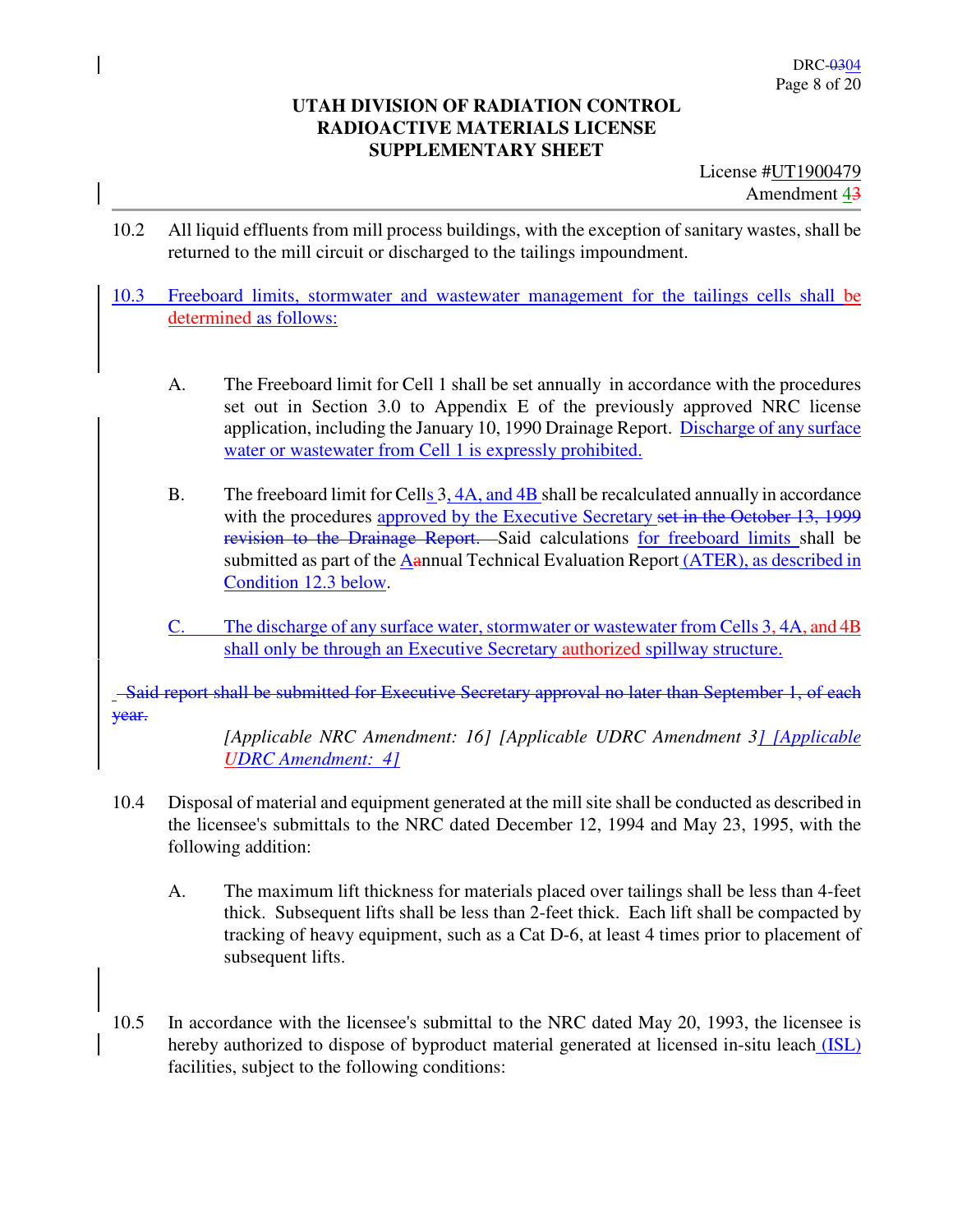- A. Disposal of ISL waste is limited to 5000 cubic yards from a single source.
- B. All ISL contaminated equipment shall be dismantled, crushed, or sectioned to minimize void spaces. Barrels containing waste other than soil or sludges shall be emptied into the disposal area and the barrels crushed. Barrels containing soil or sludges shall be verified by the Licensee to be full prior to disposal. Barrels not completely full shall be filled with tailings or soil prior to disposal.
- C. All ISL waste shall be buried in Cell No. 3 unless prior written approval is obtained from the Executive Secretary for alternate burial locations.
- D. All disposal activities shall be documented and records thereof maintained on-site. The documentation shall include descriptions of the **ISL** waste and the disposal locations, as well as all actions required by this License condition.
- E. The licensee shall also submit for Executive Secretary approval a revised written Standard Operating Procedure (SOP) for ISL disposal on or before December 1, 2010. The revised SOP shall describe the documentation required for ISL disposal, which shall include but is not limited to the following;
	- (1) The material disposal area must be located on a tailings beach area of the disposal cell or on an area of the cell that is underlain by tailings sands;
	- (2) The elevation of the material disposal area will not exceed the plane or grade of the elevations of the uppermost flexible membrane liner of the tailings cell;
	- (3) Such ISL byproduct material will be segregated from any mill material and equipment disposed of in the cells pursuant to License Condition 10.4, and the ISL byproduct material from each in-situ leach source will be segregated from the byproduct material from all other in-situ leach sources;
	- (4) Absence of void space inside barrels disposed, including physical verification before disposal; and
	- (5) Detailed engineering drawings which demonstrate:
		- a. There are at least 4 feet of tailings sands under the bottom of each disposal area; and
		- b. The bottom of each disposal area is located at least 12 feet from the sides or dikes of the tailings cell.
- F. The Licensee shall notify the Executive Secretary in writing at least 7 calendar days prior to the proposed scheduled date for disposal of any byproduct material generated at ISL facilities in the tailings cells.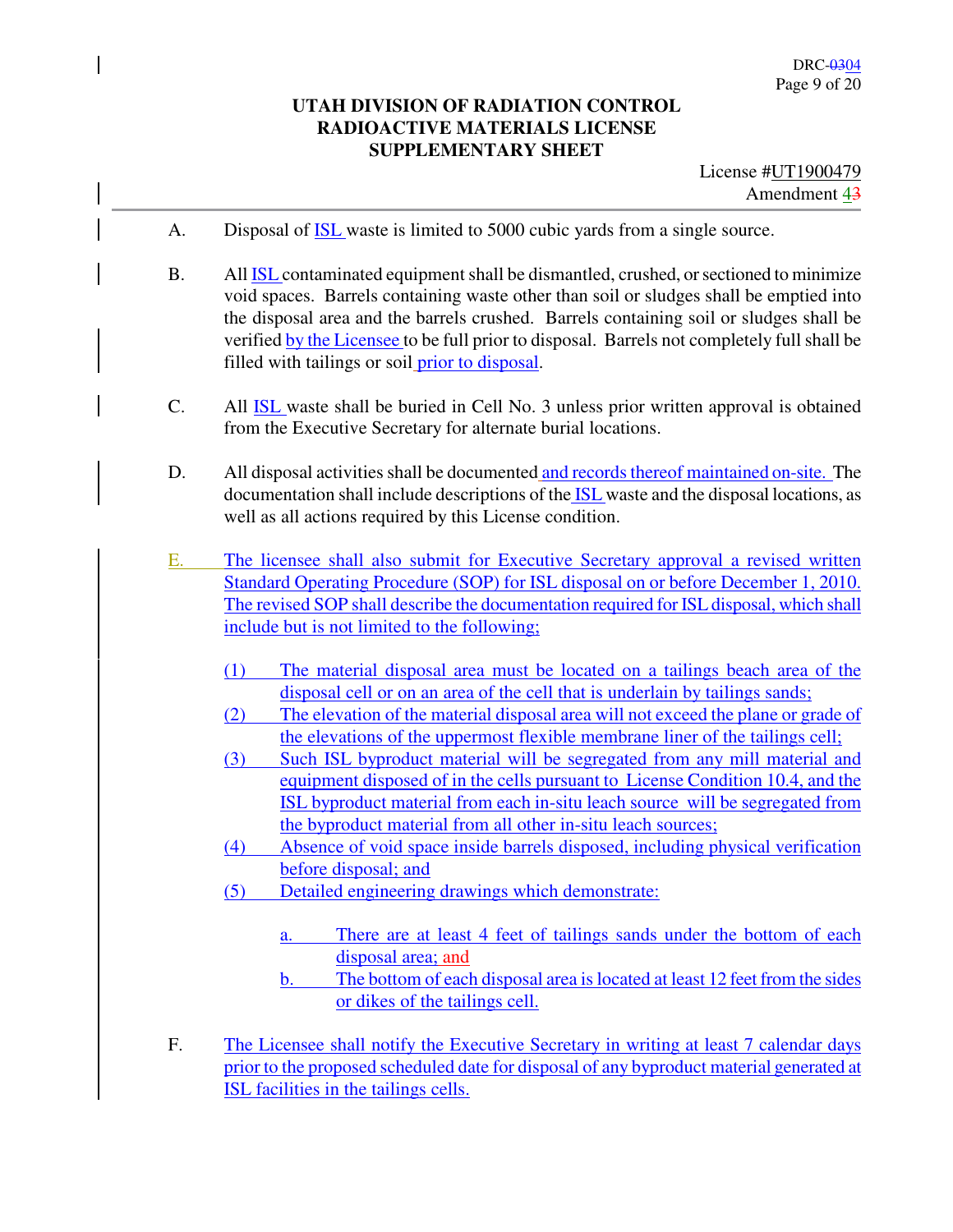License #UT1900479 Amendment 43

An annual summary of the amounts of waste disposed of from off-site **ISL** generators shall be sent to the Executive Secretary on or before November 1 of each calendar year. *[Applicable UDRC Amendment: 4]*

- 10.6 The licensee is authorized to receive and process source materials from the Allied Signal Corporation's Metropolis, Illinois, facility in accordance with the amendment request to the NRC dated June 15, 1993.
- 10.7 The licensee is authorized to receive and process source material from Allied Signal, Inc. of Metropolis, Illinois, in accordance with the amendment request to the NRC dated September 20, 1996, and amended by letters to the NRC dated October 30, 1996 and November 11, 1996.
- 10.8 The licensee is authorized to receive and process source material, in accordance with the amendment request to the NRC dated March 5, 1997. *[Applicable NRC Amendments: 1]*
- 10.9 The licensee is authorized to receive and process source material from Cabot Performance Materials' facility near Boyertown, Pennsylvania, in accordance with the amendment request to the NRC dated April 3, 1997, as amended by submittals to the NRC dated May 19, 1997 and August 6, 1997. *[Applicable NRC Amendments: 4]*
- 10.10 The licensee is authorized to receive and process source material from the Ashland 2 Formerly Utilized Sites Remedial Action Program (FUSRAP) site, located near Tonawanda, New York, in accordance with the amendment request to the NRC dated May 8, 1998, as amended by the submittals to the NRC dated May 27, 1998, June 3, 1998, and June 11, 1998. *[Applicable NRC Amendments: 6]*
- 10.11 The licensee is authorized to receive and process source material from Cameco Corporation's Blind River and Port Hope facilities, located in Ontario, Canada, in accordance with the amendment request to the NRC dated June 4, 1998, and by the submittals to the NRC dated September 14, 1998, September 16, 1998, September 25, 1998, October 7, 1998, and October 8, 1998.

However, the licensee is not authorized to receive or process from these facilities, the crushed carbon anodes identified in these submittals, either as a separate material or mixed in with material already approved for receipt or processing.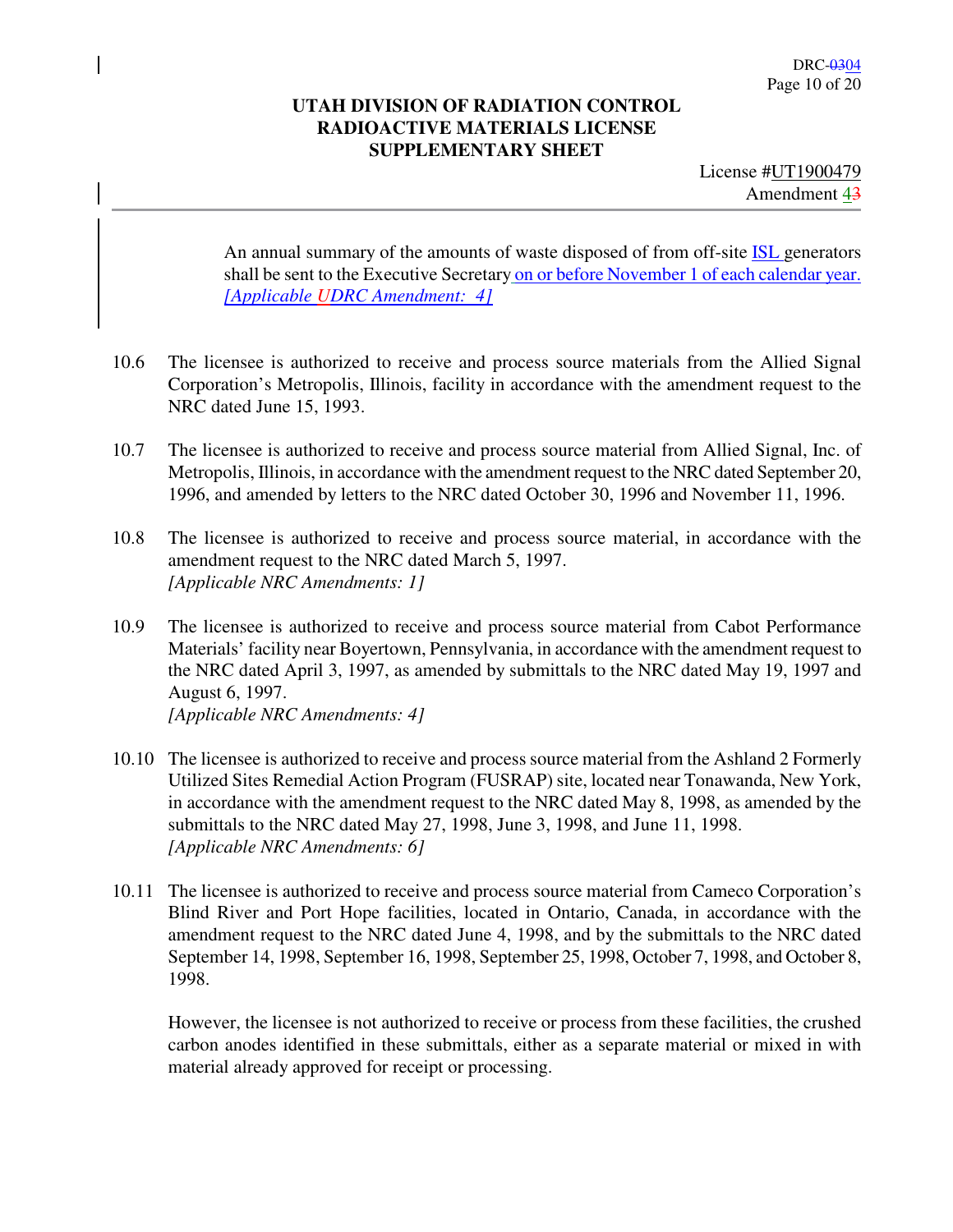License #UT1900479 Amendment 43

- 10.12 The licensee is authorized to receive and process source material from the Ashland 1 and Seaway Area D Formerly Utilized Sites Remedial Action Program (FUSRAP) site, located near Tonowanda, New York, in accordance with statements, representations, and commitments contained in the amendment request to the NRC dated October 15, 1998, as amended by letters to the NRC dated November 23, 1998, November 24, 1998, December 23, 1998, January 11, 1999, January 27, 1999, and February 1, 1999. *[Applicable NRC Amendment: 10]*
- 10.13 The licensee is authorized to receive and process source material from the St. Louis Formerly Utilized Sites Remedial Action Program (FUSRAP) site, in accordance with statements, representations, and commitments contained in the amendment request to the NRC dated March 2, 1999, and as amended and supplemented by submittals dated June 21, 1999; June 29, 1999 (2); and July 8, 1999. Prior to the licensee receiving materials from the St. Louis FUSRAP site, the licensee must make a determination that adequate tailings space is available for the tailings produced from the processing of this material. This determination shall be made based on a SERP approved internal procedure. *[Applicable NRC Amendments: 13, 14]*
- 10.14 The licensee is authorized to receive and process source material from the Linde Formerly Utilized Sites Remedial Action Program (FUSRAP) site, in accordance with statements, representations, and commitments contained in the NRC amendment request dated March 16, 2000, and as amended and supplemented by submittals dated April 26, 2000, May 15, 2000, June 16, 2000, June 19, 2000, and June 23, 2000.

Prior to the licensee receiving materials from the Linde FUSRAP site, the licensee must make a determination that adequate tailings space is available for the tailings produced from the processing of this material. This determination shall be made based on a SERP-approved internal procedure. Design changes to the cells or the reclamation plan require the licensee to submit an amendment request for Executive Secretary review and approval.

Prior to the licensee receiving materials from the Linde FUSRAP site, the licensee must require that the generator of the material certify that the material does not contain listed hazardous waste as defined under the Resource Conservation and Recovery Act (RCRA) per a Radioactive Material Profile Record.

*[Applicable NRC Amendment: 14]* 

10.15 The licensee is authorized to receive and process source material from the W.R. Grace site located in Chattanooga, Tennessee, in accordance with statements, representations, and commitments contained in the amendment request to the NRC dated April 12, 2000, as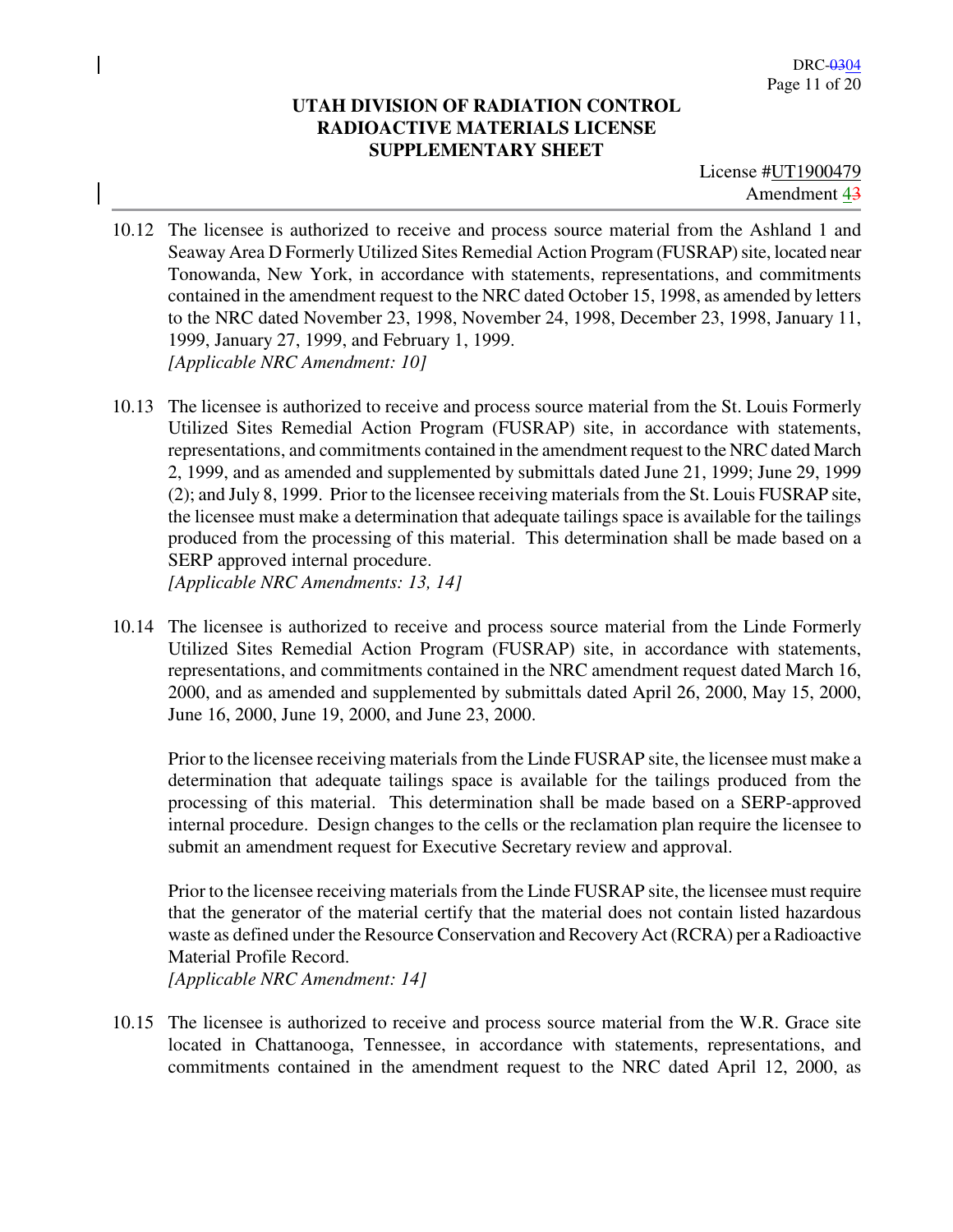License #UT1900479 Amendment 43

amended and supplemented by submittals dated April 24, 2000, April 26, 2000, May 5, 2000, November 16, 2000, and December 18, 2000.

Prior to the licensee receiving materials from the W.R. Grace site, the licensee must make a determination that adequate tailings space is available for the tailings produced from the processing of this material. This determination shall be made based on the SERP-approved standard operating procedure for determination of tailings capacity. Design changes to the cells or the reclamation plan require the licensee to submit an amendment request for Executive Secretary review and approval.

Prior to the licensee receiving materials from the W.R. Grace site, the licensee must require that the generator of the material certify that the material does not contain listed hazardous waste as defined under the Resource Conservation and Recovery Act (RCRA) per a Radioactive Material Profile Record.

*[Applicable NRC Amendment: 17]* 

10.16 The licensee is authorized to receive and process source material from the Heritage Minerals Incorporated site, in accordance with statements, representations, and commitments contained in the amendment request to the NRC dated July 5, 2000, and as supplemented by submittals dated November 16, 2000, and December 18, 2000.

Prior to the licensee receiving materials from the Heritage Minerals Incorporated site, the licensee must make a determination that adequate tailings space is available for the tailings produced from the processing of this material. This determination shall be made based on the SERP-approved standard operating procedure for determination of tailings capacity. Design changes to the cells or the reclamation plan require the licensee to submit an amendment request for Executive Secretary review and approval.

Prior to the licensee receiving materials from the Heritage Minerals Incorporated site, the licensee must require that the generator of the material certify that the material does not contain listed hazardous waste as defined under the Resource Conservation and Recovery Act (RCRA) per a Radioactive Material Profile Record. *[Applicable NRC Amendment: 18]* 

10.17 The licensee is authorized to receive and process source material from the Molycorp site located in Mountain Pass, California, in accordance with statements, representations, and commitments contained in the amendment request to the NRC dated December 19, 2000, and supplemental information in letters dated January 29, 2001, February 2, 2001, March 20, 2001, August 15, 2001, October 17, 2001, and November 16, 2001.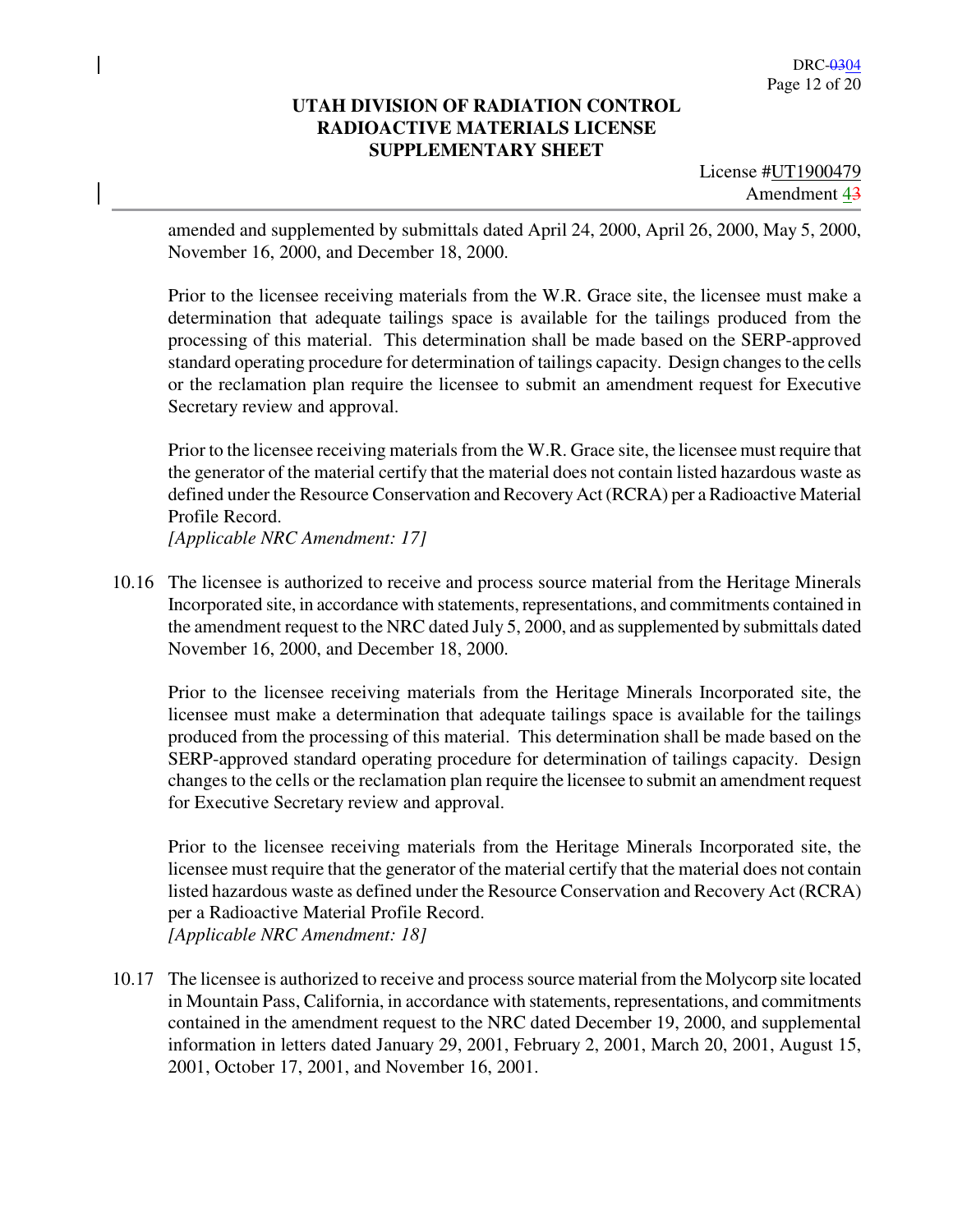License #UT1900479 Amendment 43

Prior to the licensee receiving materials from the Molycorp site, the licensee must make a determination that adequate tailings space is available for the tailings produced from the processing of this material. This determination shall be made based on a SERP-approved internal procedure. Design changes to the cells or the reclamation plan require the licensee to submit an amendment request for Executive Secretary review and approval. *[Applicable NRC Amendment: 20]* 

10.18 The licensee is authorized to receive and process source material from the Maywood site located in Maywood, New Jersey, in accordance with statements, representations, and commitments contained in the amendment requests to the NRC dated June 15, 2001, June 22, 2001, August 3, 2001, and supplemented by letters dated November 19, 2001, December 6, 2001, December 10, 2001, March 11, 2002, and July 1, 2002.

Prior to the licensee receiving materials from the Maywood site, the licensee must make a determination that adequate tailings space is available for the tailings produced from the processing of this material. This determination shall be made based on a SERP-approved internal procedure. If such determination requires the licensee to make design changes to the cells or the reclamation plan, the licensee shall submit an amendment request for Executive Secretary review and approval.

Prior to the licensee receiving materials from the Maywood site, the licensee must require that the generator of the material certify that the material does not contain listed hazardous waste as defined under the Resource Conservation and Recovery Act (RCRA) per a Radioactive Material Profile Record.

*[Applicable NRC Amendment: 22]* 

10.19 The licensee is authorized to receive and process source material from Ponds 2 and 3 of the FMRI's Muskogee Facility located in Muskogee, Okalahoma, in accordance with statements, representations, and commitments contained in the amendment requests and submittals to the Executive Secretary dated March 7, 2005, June 22, 2005, and April 28, 2006. *[Applicable UDRC Amendment: 2]* 

### **SECTION 11: MONITORING, RECORDING, AND BOOKKEEPING REQUIREMENTS**

11.1 The results of sampling, analyses, surveys and monitoring, the results of calibration of equipment, reports on audits and inspections, all meetings and training courses required by this license and any subsequent reviews, investigations, and corrective actions, shall be documented. Unless otherwise specified in the State of Utah regulations all such documentation shall be maintained for a period of at least five (5) years.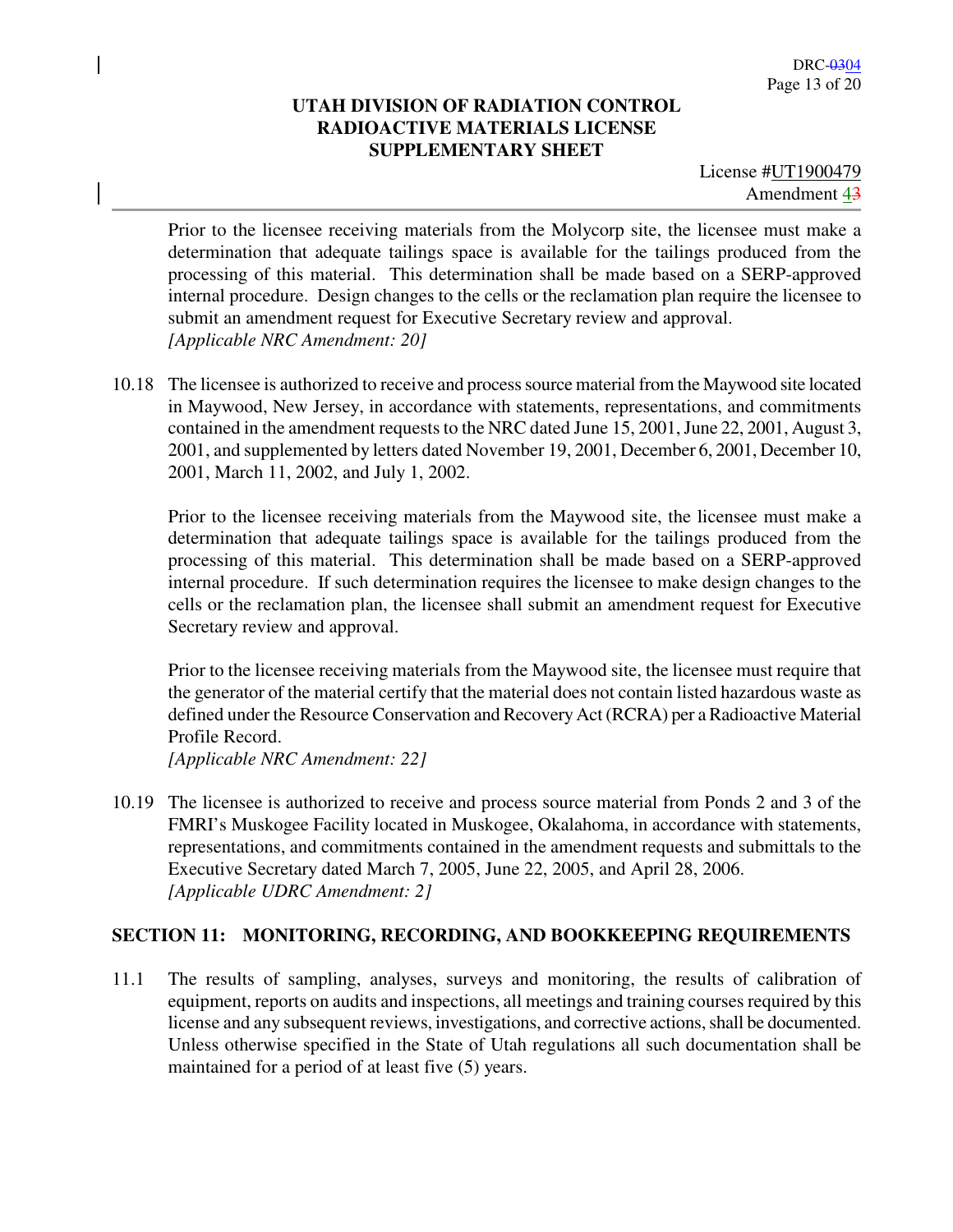- 11.2 The licensee shall implement the effluent and environmental monitoring program specified in Section 5.5 of the renewal application, as amended by the submittal to the NRC dated June 8, 1995, and as revised with the following modifications or additions:
	- A. Stack sampling shall include a determination of flow rate.
	- B. Surface water samples shall also be analyzed semiannually for total and dissolved U-nat, Ra-226, and Th-230, with the exception of the Westwater Creek, which shall be sampled annually for water or sediments and analyzed as above. A sediment sample shall not be taken in place of a water sample unless a water sample was not available.
	- C. Groundwater sampling shall be conducted in accordance with the requirements in the Utah Ground Water Discharge Permit No UGW370004.
	- D. With the exception of groundwater sampling the licensee shall utilize lower limits of detection in accordance with Section 5 of the NRC Regulatory Guide 4.14, as amended, for analysis of effluent and environmental samples.
	- E. The inspections performed semiannually of the critical orifice assembly committed to in the submittal to the NRC dated March 15, 1986, shall be documented. The critical orifice assembly shall be calibrated at least every 2 years against a positive displacement Roots meter to obtain the required calibration curve.  *[Applicable NRC Amendment: 5][Applicable UDRC Amendment 3]*
- 11.3 The licensee shall implement a monitoring program of the leak detection systems for disposal Cells 4A and 4B in accordance with requirements of the Ground Water Discharge Permit. The licensee shall implement a monitoring program of the leak detection systems for disposal Ceells 1, 2, and 3 as follows:
	- A. The licensee shall measure and record the "depth to fluid" in each of the tailings disposal cell standpipes on a weekly basis. If sufficient fluid is present in the leak detection system (LDS) of any cell, the licensee shall pump fluid from the LDS, to the extent reasonably possible, and record the volume of fluid recovered. Any fluid pumped from an LDS shall be returned to a disposal cell.

If fluid is pumped from an LDS, the licensee shall calculate the flow rate by dividing the recorded volume of fluid recovered by the elapsed time since fluid was last pumped or increases in the LDS fluid levels were recorded, whichever is the more recent. The licensee shall document the results of this calculation.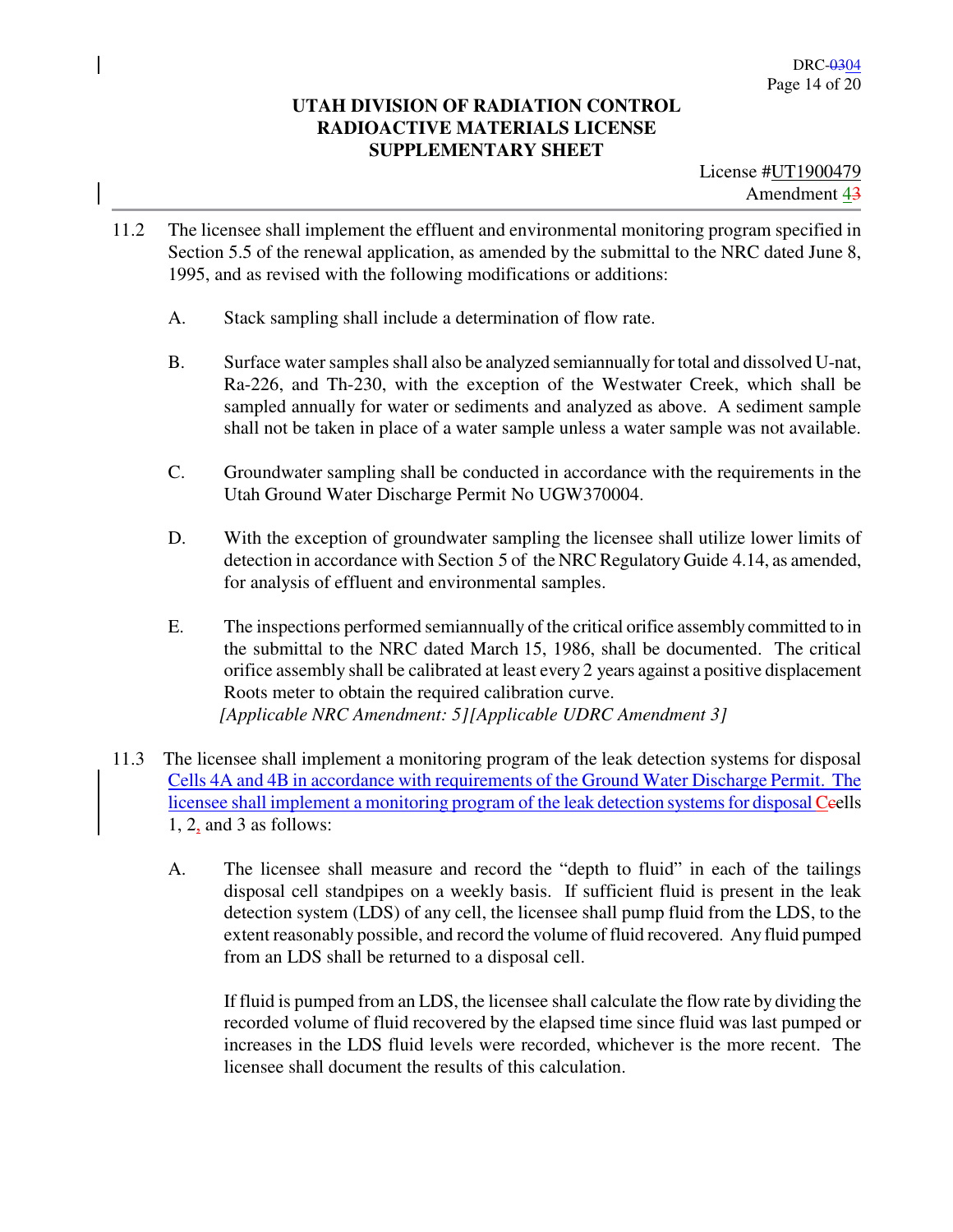License #UT1900479 Amendment 43

B. Upon the initial pumping of fluid from an LDS, the licensee shall collect a fluid sample and analyze the fluid for pH and the parameters listed in paragraph A of this license condition. The licensee shall determine whether the LDS fluid originated from the disposal cell by ascertaining if the collected fluid contains elevated levels of the constituents listed in paragraph A of this license condition or has a pH level less than 5.0. If either elevated constituent levels or a pH less than 5.0 is observed, the licensee shall assume that the disposal cell is the origin of the fluid.

If the LDS fluid is determined not to have originated from the disposal cell, the licensee shall continue with weekly measurements of "depth to fluid" in the LDS standpipes. The licensee shall confirm, on an annual basis, that fluid from the disposal cell has not entered the LDS by collecting (to the extent possible) and analyzing an LDS fluid sample for the above stated parameters.

- C. Upon indication that the LDS fluids originated from the disposal cell, the licensee shall determine the flow rate through the liner by the calculation method in paragraph B of this license condition. If the flow rate is equal to or greater than one gallon per minute, the licensee shall:
	- (1) Evaluate the cause of the liner distress and take appropriate and timely actions to mitigate the leak and any consequent potential impacts;
	- (2) Continue to measure and record LDS "depth to fluid" measurements weekly; and
	- (3) Notify the Executive Secretary by telephone within 48 hours, in accordance with License Condition 9.2, and submit a written report within 30 calendar days of notifying the Executive Secretary by telephone, in accordance with License Condition 9.2. The written report shall include a description of the mitigative action(s) taken and a discussion of the mitigative action results.

If the calculated flow rate is less than one gallon per minute, the licensee shall continue with weekly measurements of "depth to fluid" in the LDS standpipes.

- D. All sampling, analysis, and evaluation of LDS fluids shall be documented and retained onsite until license termination for Executive Secretary inspection.  *[Applicable NRC Amendment: 8] [Applicable UDRC Amendment 3] [Applicable UDRC Amendment: 4]*
- 11.4 Annually, the licensee shall collect, during mill operations, a set of air samples covering eight hours of sampling, at a high collection flow rate (i.e., greater than or equal to 40 liters per minute), in routinely or frequently occupied areas of the mill. These samples shall be analyzed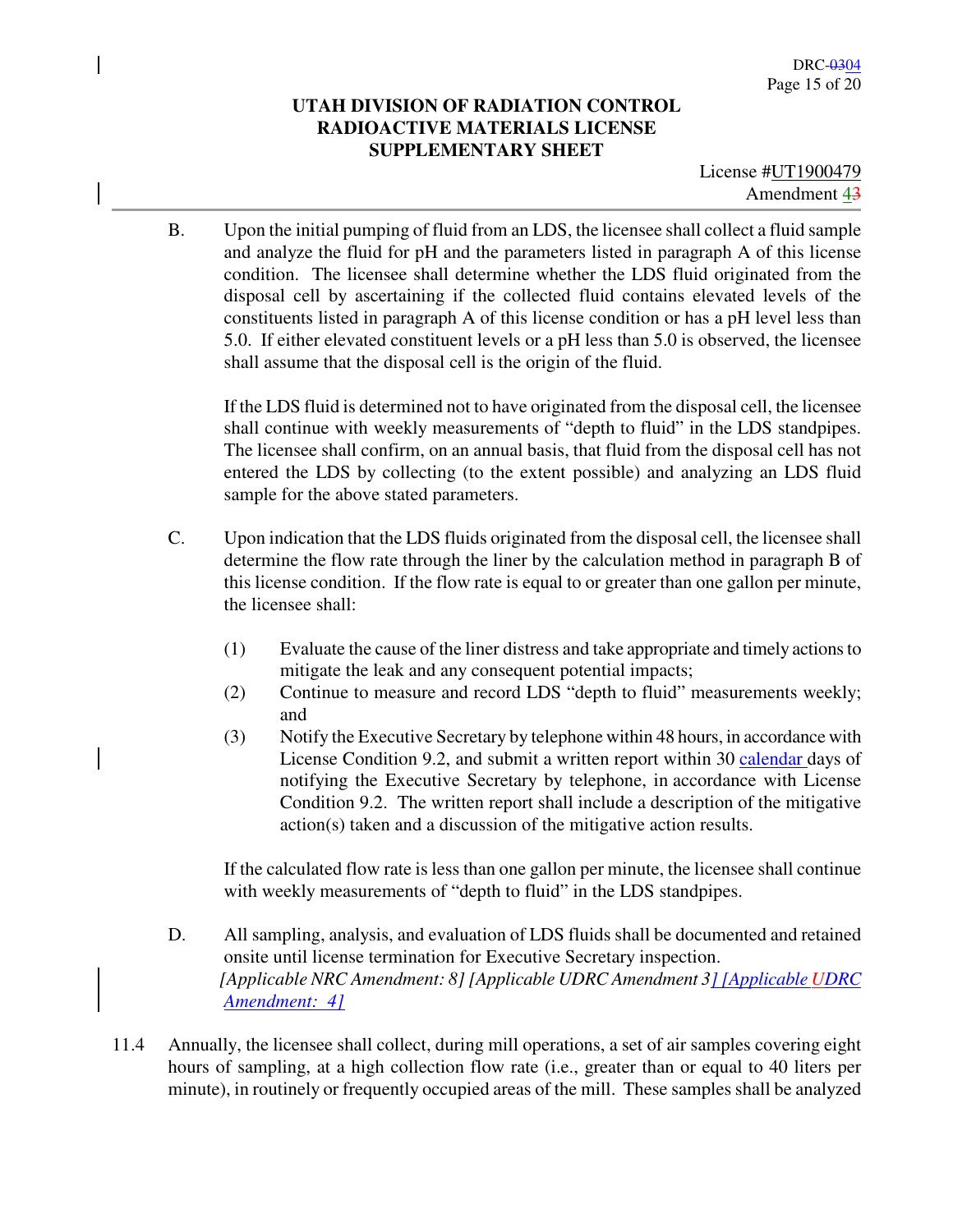License #UT1900479 Amendment 43

for gross alpha. In addition, with each change in mill feed material or at least annually, the licensee shall analyze the mill feed or production product for U-nat, Th-230, Ra-226, and Pb-210 and use the analysis results to assess the fundamental constituent composition of air sample particulates.

*[Applicable NRC Amendment: 7]* 

- 11.5 Calibration of in-plant air and radiation monitoring equipment shall be performed as specified in the license renewal application, under Section 3.0 of the "Radiation Protection Procedures Manual," with the exception that in-plant air sampling equipment shall be calibrated at least quarterly and air sampling equipment checks shall be documented.
- 11.6 The licensee shall perform an annual ALARA audit of the radiation safety program in accordance with the NRC Regulatory Guide 8.31.
- 11.7 Settlement Monitoring Standard Operating Procedure the licensee shall submit for Executive Secretary approval a written Settlement Monitoring Standard Operating Procedure (SOP) on or before December 1, 2010. The proposed SOP shall describe methods for monitoring vertical settlement in the tailings management cell areas and for recording and documenting settlement monitoring data and comparing such data to previous data to track potential settlement. All data collected by the Licensee for these purposes shall be included in an annual report to be submitted to the Executive Secretary, pursuant to License Condition 12.3. The SOP shall also:
	- A. Require that settlement monitors (e.g., settlement stands) be promptly installed following placement of temporary cover over placed tailings;
	- B. Require installation of one or more representative settlement monitoring stand(s) above each ISL source disposal area that has been closed to further disposal pursuant to License Condition 10.5.A. There shall be at least one settlement monitoring stand for each ISL source disposal area, estimated to be about 22,500 square feet. Installation of said settlement monitoring stand and initial elevation survey shall be completed by the Licensee within 30 calendar days of completion of each ISL source disposal area. For ISL source disposal areas or trenches completed before April 1, 2010 the Licensee shall install the required settlement stand(s) and complete the initial elevation survey prior to June 1, 2010;
	- C. Indicate that the licensee will utilize settlement monitoring devices and methods that are resistant to shifting in their positions as a result of such forces as frost heave, erosion, burrowing animals, or other environmental factors;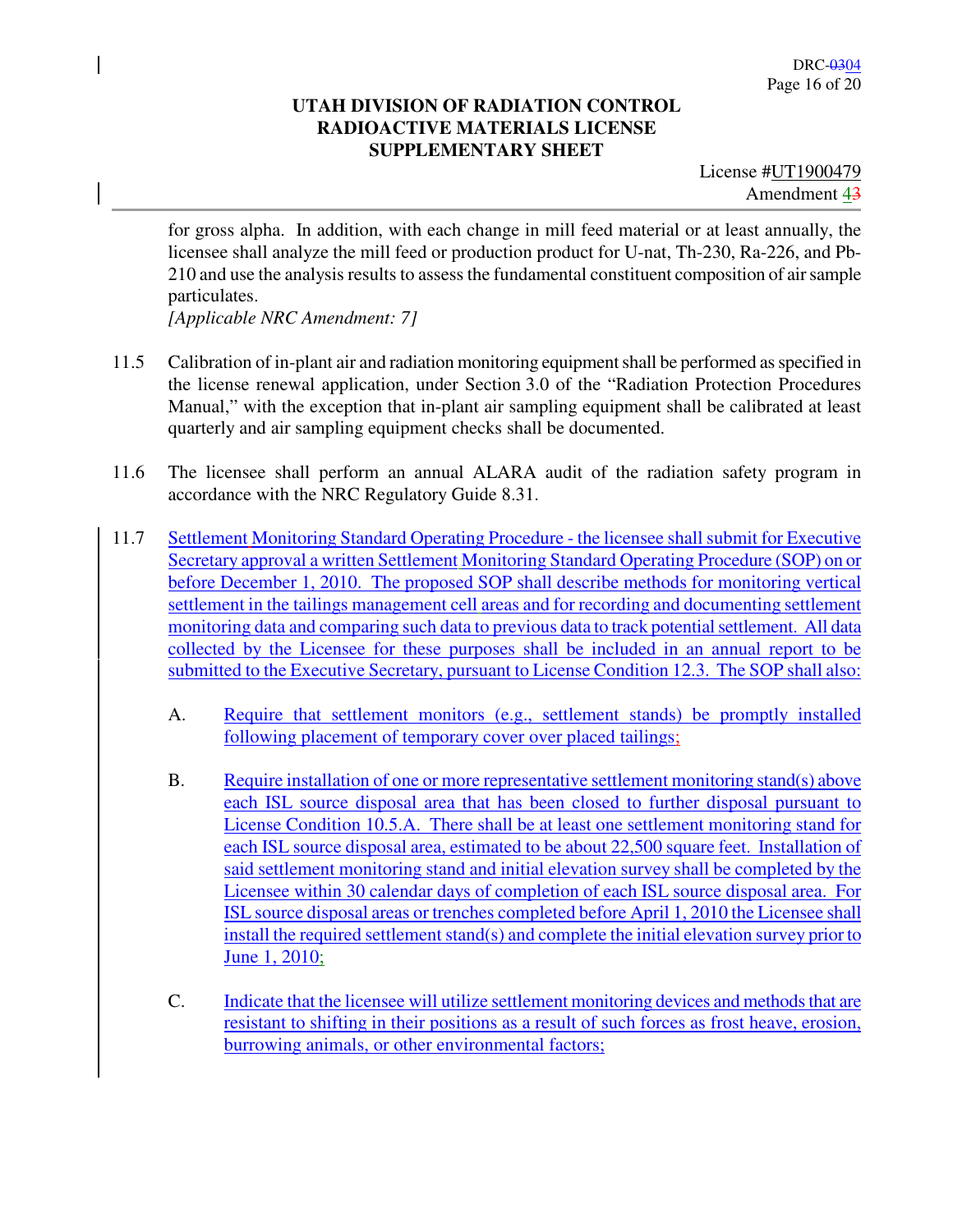License #UT1900479 Amendment 43

- D. Include provisions to prevent man-caused damage to settlement monitoring devices, including, but not limited to vehicle and construction traffic damage. Such measures will include: 1) all equipment, procedures, and provisions needed to protect said settlement monitoring devices, 2) schedules for rapid verbal and written reporting of any such damage, and 3) corrective actions taken or to be taken by the Licensee to replace and/or repair said devices;
- E. Indicate that settlement monitors will be:
	- (1) Initially surveyed by a Utah Licensed Professional Land Surveyor within, 30 calendar days of installation;
	- (2) Surveyed monthly; and
	- (3) Surveyed annually by a Utah Licensed Land Surveyor. Review of the data and analysis shall be performed and certified by a Utah Licensed Professional Engineer submitted annually as part of the ATER required by License Condition 12.3;
- F. Include procedures requiring that such settlement monitors be placed, surveyed, mapped, and maintained; that corrective action and maintenance activities be performed to maintain existing monitoring devices in a reliable, good working condition, as needed; that the addition, surveying and mapping of new settlement monitoring devices installed be documented; and that records be made of observations of site conditions as they relate to the conditions at and in the vicinity of the installed monitoring devices;
- G. Provide quantitative performance criteria and describe how such criteria will be used to evaluate vertical movement;
- H. Indicate that any settlement monitoring device that is irreparably damaged as a result of environmental stresses or through man-caused contact, including but not limited to cell construction or other operational equipment, shall be promptly replaced with an identical or equivalent monitoring device; and provisions provided to guide the interpretation of data from both the former and the replacement device;
- I. Indicate that where survey evidence suggests that significant apparent movement in a settlement monitor has occurred, in excess of the approved performance criteria, that the departure(s) will be investigated and explained, and errors corrected and resolved in a timely manner, subject to Executive Secretary approval;
- J. Indicate that photographs shall be taken of the monitoring areas at least annually to document site and device conditions. Additionally, the SOP shall indicate that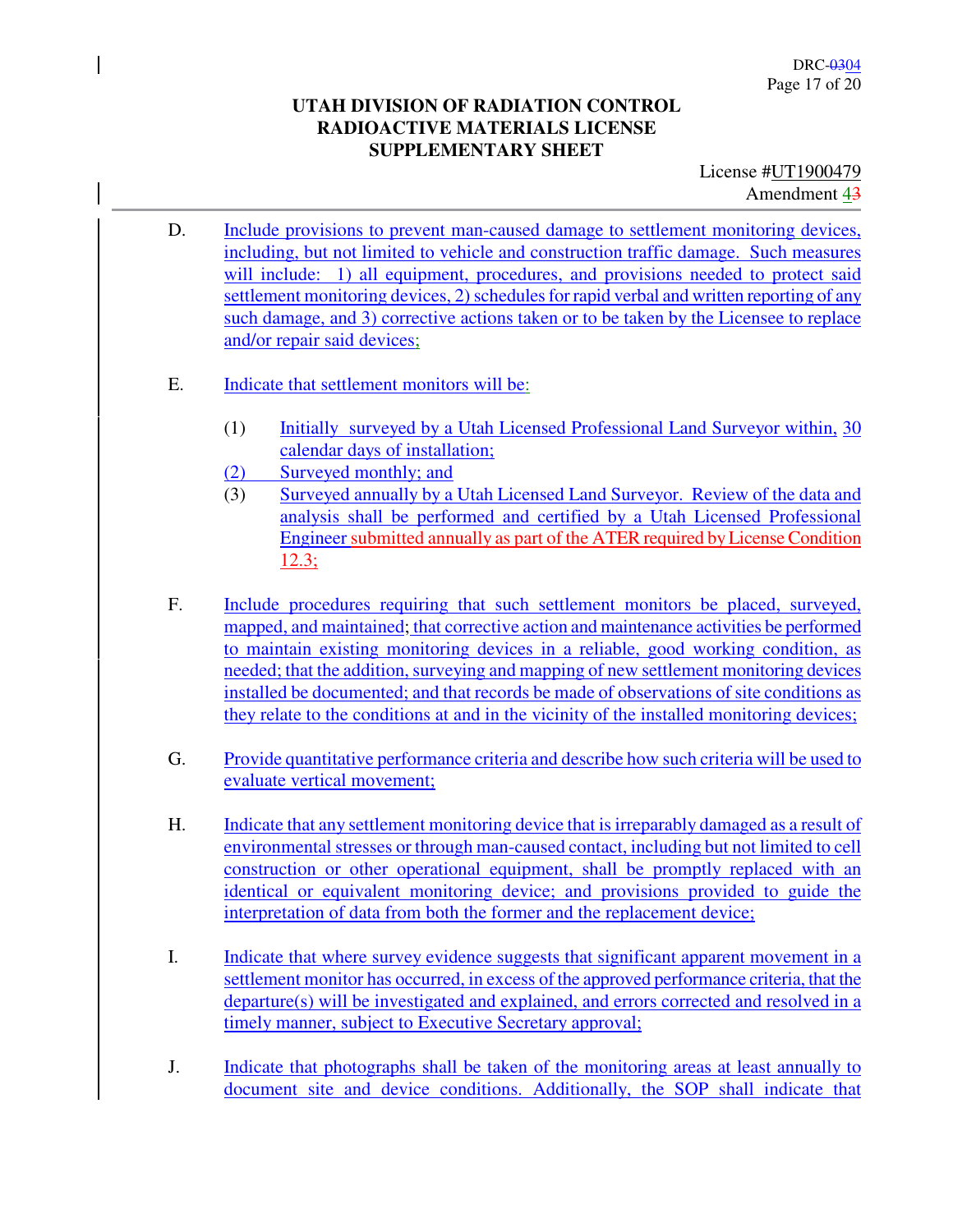License #UT1900479 Amendment 43

photographs shall be taken following any instances of unusually severe weather or incidents involving equipment if they result in physical damage or disturbance to any settlement monitoring device, or significant changes to the ground surface areas adjacent to or surrounding a settlement or displacement monitoring device;

K. Include a list of records that will be prepared for documenting settlement data for each settlement monitoring device and related site observations and activities; and

L. Indicate that results and records of settlement monitoring shall be submitted annually as part of the ATER required by License Condition 12.3. *[Applicable UDRC Amendment: 4]*

- 11.8 Movement (Displacement) Monitoring Standard Operating Procedure the licensee shall submit for Executive Secretary approval a written Movement Monitoring Standard Operating Procedure (SOP) on or before December 1, 2010. The proposed SOP shall describe methods for monitoring potential vertical and horizontal movements in the constructed dike portions of the tailings management cells, and for recording and documenting displacement monitoring data and comparing such data to previous data to track potential movement (displacement). All data collected by the Licensee for these purposes shall be included in an annual report to be submitted to the Executive Secretary, pursuant to License Condition 12.3. The SOP shall also:
	- A. Require that movement monuments be promptly installed following completion of construction of cell dikes;
	- B. Indicate that the licensee will utilize movement monuments and monitoring methods that are resistant to shifting in their positions as a result of such forces as frost heave, erosion, burrowing animals, or other environmental factors;
	- C. Include an obligation for the Licensee to prevent man-caused damage to movement monuments, including, but not limited to vehicle and construction traffic damage. Such measures will include: 1) all equipment, procedures, provisions need to protect said settlement monitoring devices, 2) schedules for rapid verbal and written reporting of any such damage, and 3) corrective actions taken or to be taken by the Licensee to replace and/or repair said devices;
	- D. Indicate that movement monuments will be:
		- (1) Initially surveyed by a Utah Licensed Land Surveyor within 30 calendar days of installation;
		- (2) Surveyed semi-annually for the first three years following installation by a Utah Licensed Land Surveyor.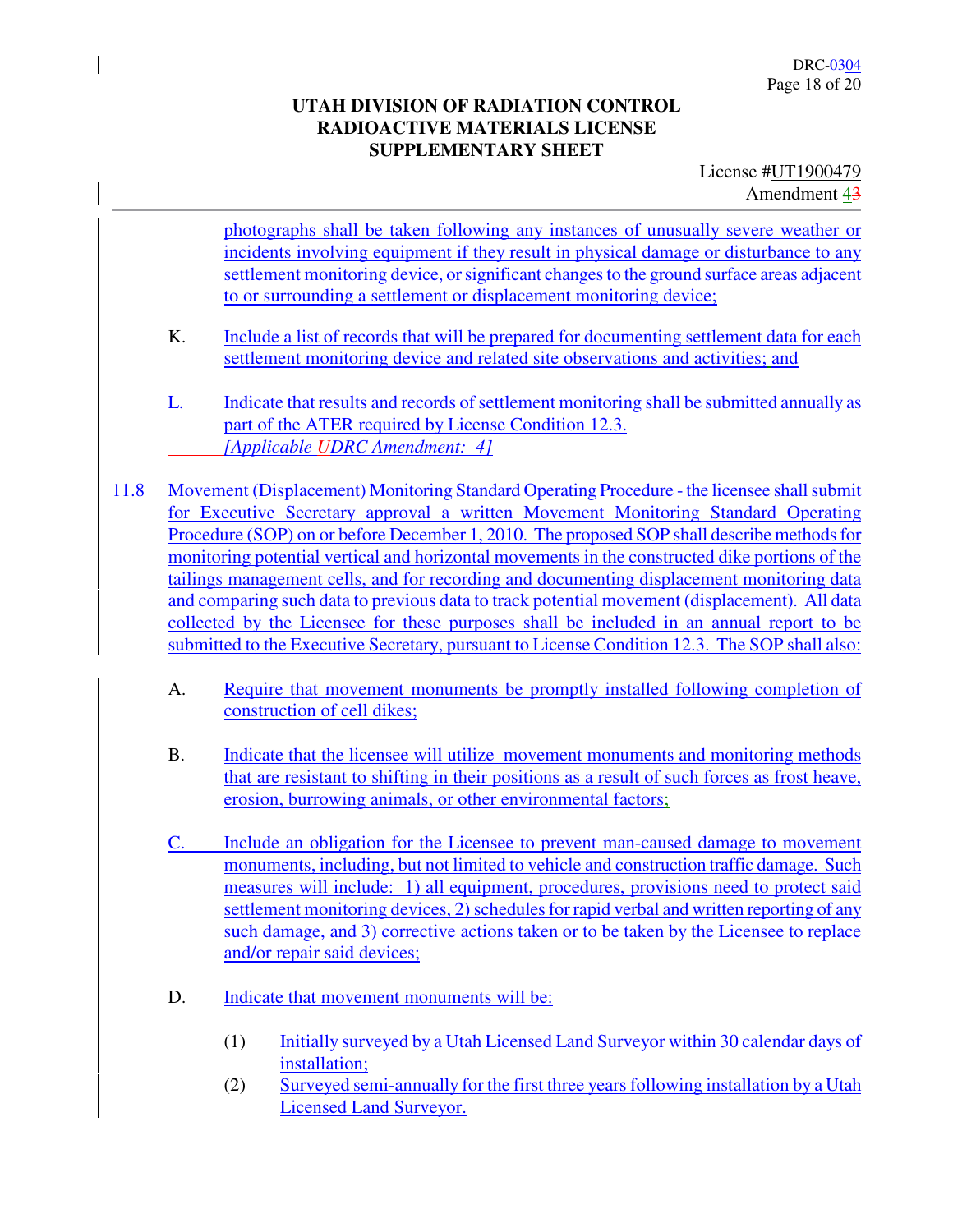License #UT1900479 Amendment 43

- (3) Surveyed annually after the first three years by a Utah Licensed Land Surveyor
- (4) Subjected to accelerated monitoring conducted under certain circumstances, at a frequency and in a manner approved by the Executive Secretary; and
- (5) Reviewed annually by a Utah Licensed Professional Engineer, who shall perform and certify an analysis of all survey data. This analysis shall be submitted pursuant to License Condition 12.3;
- E. Include procedures requiring that such movement monuments be placed, surveyed, mapped, and maintained; that corrective action and maintenance activities be performed to maintain existing movement monuments in a reliable, good working condition, as needed; that the addition, surveying and mapping of new movement monuments installed be documented; and that records be made of observations of site conditions as they relate to the conditions at and in the vicinity of the installed monuments;
- F. Provide quantitative performance criteria and describe how such criteria will be used to evaluate movements (displacements);
- G. Indicate that any movement monument that is irreparably damaged as a result of environmental stresses or through man-caused contact, including but not limited to cell construction or other operational equipment, shall be promptly replaced with an identical or equivalent movement monument; and provisions provided to guide the interpretation of data from both the former and the replacement device;
- H. Include a list of records that will be prepared for documenting movement (displacement) data for each movement monument and related site observations and activities; and
- I. Indicate that results and records of movements (displacements) shall be submitted annually as part of the ATER required by License Condition 12.3. *[Applicable UDRC Amendment: 4]*

### **SECTION 12: REPORTING REQUIREMENTS**

- 12.1 DELETED by NRC Amendment 13. *[Applicable NRC Amendment: 13]*
- 12.2 The licensee shall submit a detailed decommissioning plan to the Executive Secretary at least twelve (12) months prior to planned final shutdown of mill operations that includes a detailed Quality Assurance Plan. The plan will be in accordance with NRC Regulatory Guide 4.15, "Quality Assurance for Radiological Monitoring Programs" and NUREG-1575, "Multi-Agency Radiation Survey and Site Investigation Manual (MARSSIM)" or equivalent most current guidance.